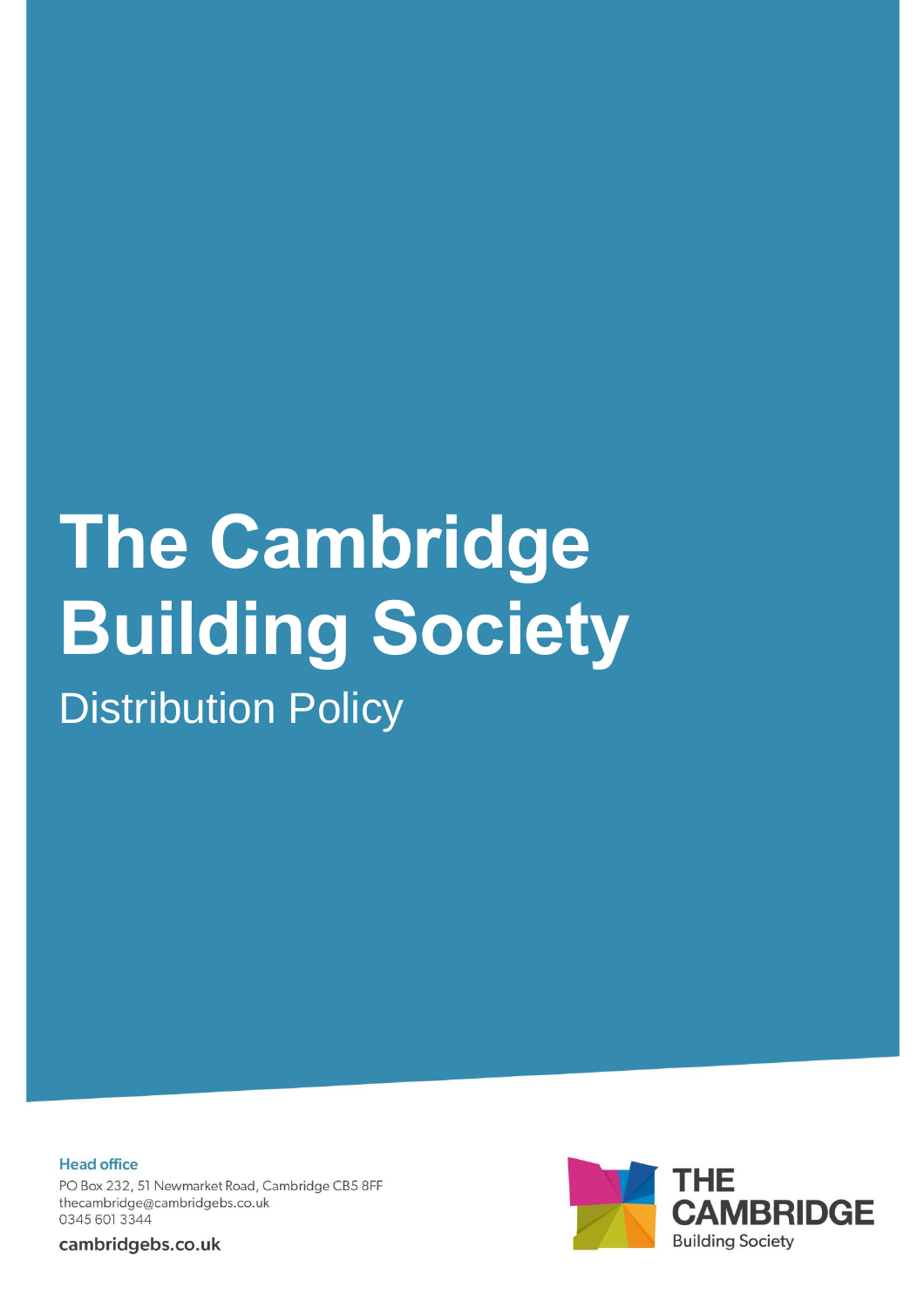## **Core Capital Deferred Shares – Distribution Policy**

This is the Board's distribution policy relating to the payment of periodic investment returns (**"Distributions"**) from time to time in respect of the Society's Core Capital Deferred Shares **("CCDS"**), which are deferred share (core capital) investments for the purposes of the Rules of the Society.

When determining the Distributions (if any) to be declared in respect of the CCDS in respect of any given financial year, the Board will have regard to all relevant factors which it considers to be appropriate, including:

- the profitability of the Society and its resources available for distribution;
- the outlook for the Society's business, its short-term and long-term viability and the impact on the Society of the macro-economic environment in the UK, including inflation;
- the capital and liquidity position of the Society at the time of declaring the Distribution;
- the value to the Society of the capital provided by CCDS holders and rewarding investment in the capital of the Society in a commercially responsible manner, having regard to the risks inherent in such investments and the Society's need to maintain access to capital in the future;
- the benefits received by other members of the Society through the operation of the Society's business in accordance with the principles of mutuality; and
- the cap on Distributions under the Society's Rules,

and subject always to applicable law and regulation and the following overriding fiduciary duties and principles:

- the duty of the directors to act in the best interests of the Society;
- the duty of the directors to have due regard to the interests of all categories of member, both current and future, of the Society; and
- the principles of mutuality that apply by virtue of being a building society.

If the CCDS had been in issue for the financial year ended 31 December 2016, and taking into account the policy set out above, the Board is likely to have declared a final Distribution of £5.3975 (being 500 basis points above the weighted average of the Bank of England base rate in each month during the financial year ended 31 December 2016) per CCDS for payment in May 2017.

Given the expected timing of the issue of CCDS within the Society's financial cycle, the Board currently expects to make a final Distribution payment on 1 May 2018 which, based on the indication above, would be £5.25 (being 500 basis points above the weighted average of the Bank of England base rate in each month during the period from the date of issue until 31 December 2017) per CCDS.

The Board currently expects, under normal circumstances, to adopt a stable Distribution policy and therefore expects that the Distribution level indicated above, of 500 basis points above the weighted average of the Bank of England base rate in each month during the applicable financial year (with Bank of England base rate deemed to be zero if actually less than zero), would be appropriate for future years, subject to the Society's current and anticipated financial position being viewed as satisfactory.

The indications stated above are not binding on the Society and the Board will have absolute discretion (subject to applicable law and regulation) whether or not to declare interim or final Distributions in respect of any financial year and, if any such Distribution is declared, the amount of

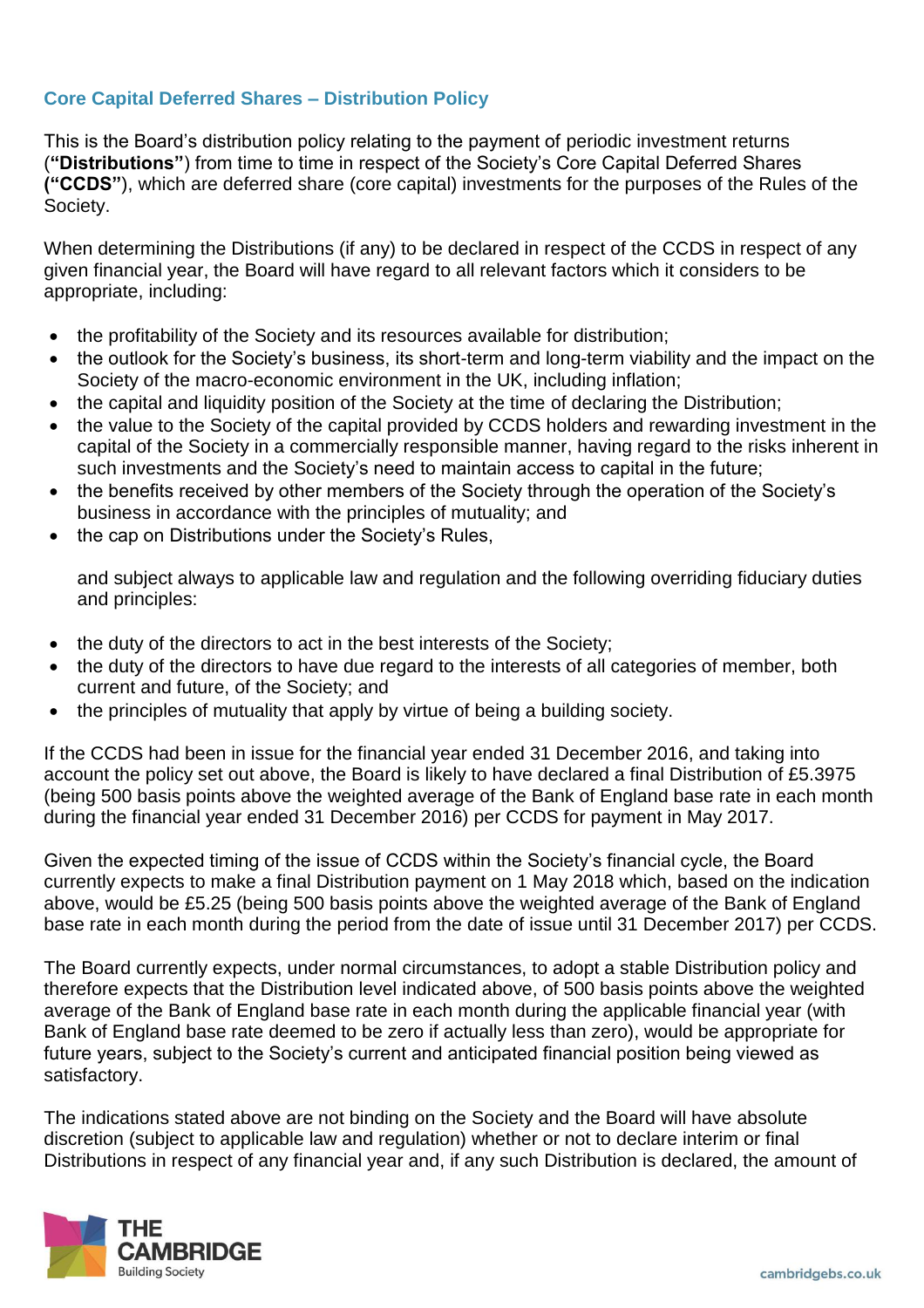such Distribution. Accordingly, in respect of any given financial year, the Board may elect not to declare any Distributions, or may declare an interim and/or a final Distribution and any Distribution that is declared may be higher (subject to the cap on Distributions under the Society's Rules) or lower than the indications stated above.